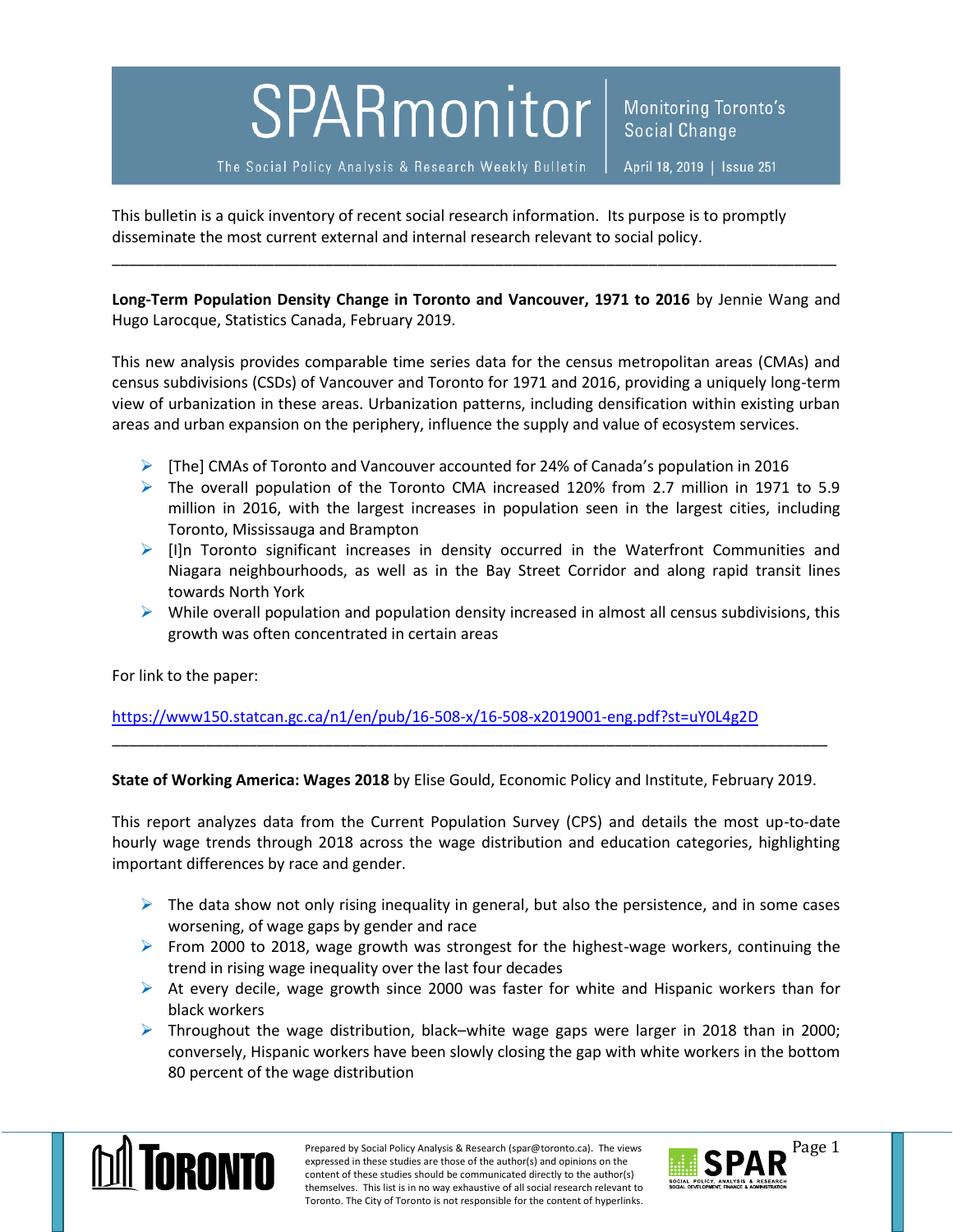## <https://www.epi.org/files/pdf/161043.pdf>

**The Causes of Poverty** by Christopher A. Sarlo, Fraser Institute, April 2019.

Anyone who cares about the poor and wants to eliminate this horrible predicament needs first to understand what causes poverty. This paper suggests that a useful framework for understanding poverty is to look at bad luck and bad choices as the proximate causes, and to enablement as the key explanation for persistent and enduring poverty.

\_\_\_\_\_\_\_\_\_\_\_\_\_\_\_\_\_\_\_\_\_\_\_\_\_\_\_\_\_\_\_\_\_\_\_\_\_\_\_\_\_\_\_\_\_\_\_\_\_\_\_\_\_\_\_\_\_\_\_\_\_\_\_\_\_\_\_\_\_\_\_\_\_\_\_\_\_\_\_\_\_\_\_\_

- $\triangleright$  When social norms like finishing high school, getting a full-time job, and having children only after getting married are followed, poverty rates are extremely low (less than 1%) using 2015 data
- $\triangleright$  basic choices about education (at least finishing high school), work (acquiring a full-time job), and family (getting married before having kids and only having the number of children you can afford), are critical to avoiding poverty
- $\triangleright$  People living in poverty might be more likely to have low self-esteem and be more fatalistic about the future, which will increase the likelihood of their making bad choices
- Increased education to high school graduation would, on its own, lower the poverty rate to 11.1 percent

For link to the paper:

<https://www.fraserinstitute.org/sites/default/files/causes-of-poverty.pdf>

## **Canadian Income Survey 2017** by Statistics Canada, February 2019.

A strong labour market and an increase in child benefits drive growth in the income of working-age families. In 2018, the Canadian government set the Market Basket Measure (MBM) as Canada's first OfficialPoverty Line. In addition, 2017 represented the first full calendar year of implementation for the new Canada Child Benefit (CCB),which came into effect in mid-2016.

\_\_\_\_\_\_\_\_\_\_\_\_\_\_\_\_\_\_\_\_\_\_\_\_\_\_\_\_\_\_\_\_\_\_\_\_\_\_\_\_\_\_\_\_\_\_\_\_\_\_\_\_\_\_\_\_\_\_\_\_\_\_\_\_\_\_\_\_\_\_\_\_\_\_\_\_\_\_\_\_\_\_\_\_

- $\triangleright$  The median market income of non-senior families rose 2.7% from 2016 to \$92,400 in 2017
- $\triangleright$  Couple families with children saw their median child benefits increase by \$1,200, while loneparent families received an extra \$1,300 in 2017 compared with 2016
- $\triangleright$  The median after-tax income of senior families (where the highest income earner was 65 years of age and older) totalled \$61,200 in 2017, up \$2,500 from 2016
- The share of the population living below Canada's Official Poverty Line fell from 10.6% in 2016 to 9.5% in 2017.

For link to the paper:

<https://www150.statcan.gc.ca/n1/en/daily-quotidien/190226/dq190226b-eng.pdf?st=gumVYKZg>